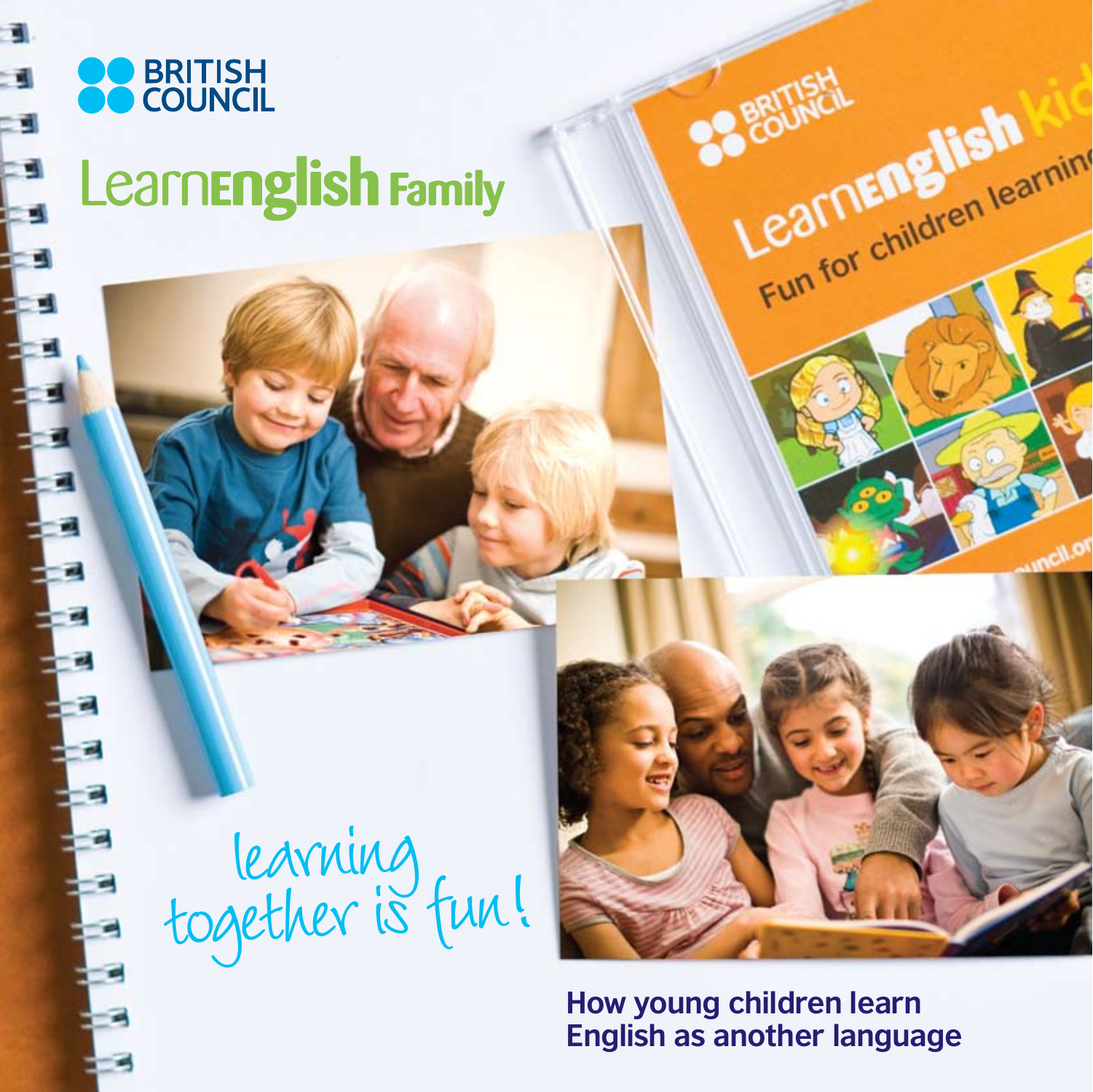

## as another language

Young children are natural language acquirers; they are self-motivated to pick up language without conscious learning, unlike adolescents and adults. They have the ability to imitate pronunciation and work out the rules for themselves. Any idea that learning to talk in English is difficult does not occur to them unless it's suggested by adults, who themselves probably learned English academically at a later age through grammar-based text books.

activity shared with an adult. They firstly make sense<br>of the activity and then get meaning from the adult's<br>shared languane of the activity and then get meaning from the adult's shared language.

with facts to be stored and tested. They may have little<br>or no homework and are less stressed by having to<br>achieve set standards

language-learning strategies to acquire their home language and soon find they can also use these

- Young children are still using their individual, innate, strategies to pick up English.
- Young children have time to learn through play-like activities. They pick up language by taking part in an
- Young children have more time to fit English into their daily programme. School programmes tend to be more informal and children's minds are not yet cluttered or no homework and are less stressed by having to achieve set standards.

# How young children learn English<br><sup>as another language</sup>

## The advantages of beginning early

Æ

E- 1

E= 3

 $E_{-1}$ 

 $F - 1$ 

 $F = 7$ 

 $F - 1$ 

F 200

 $F = 3$ 

 $F - 3$ 

 $F - 1$ 

 $F - 1$ 

**Rep** 

 $F-1$ 

 $F_{-1}$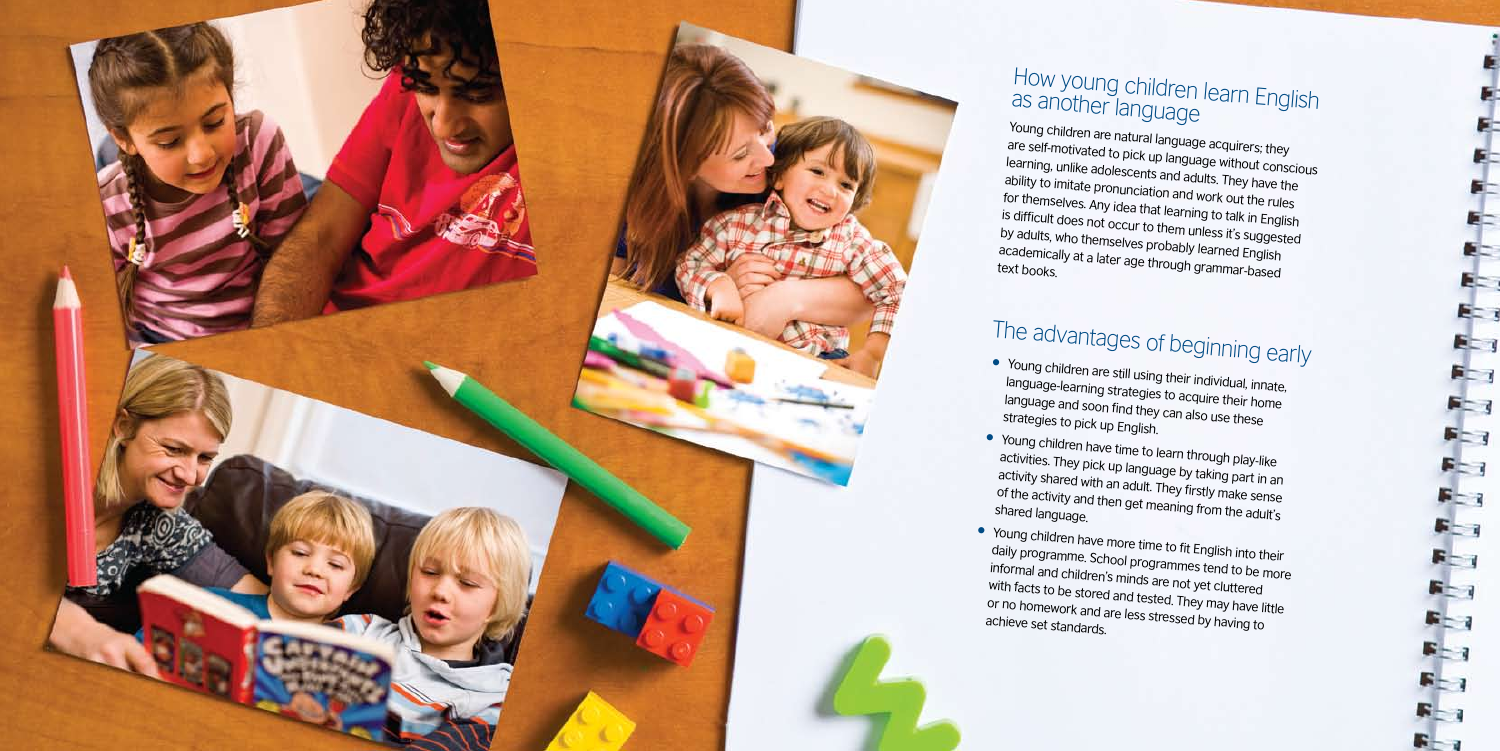

- language while they are still young appear to use the same innate language-learning strategies throughout life when learning other languages. Picking up third, fourth, or even more languages is easier than picking up the second.
- Young children who acquire language rather than consciously learn it, as older children and adults have to, are more likely to have better pronunciation and feel for the language and culture. When monolingual children reach puberty and become more self-conscious, their ability to pick up language diminishes and they feel they have to consciously study English through grammar-based programmes. The age at which this change occurs depends greatly on the individual child's developmental levels as well as the expectations of their society.



### Stages in picking up English

Spoken language comes naturally before reading and writing.

• Silent period

F E

医二

**Beat** 

**Beat** 

**Best** 

 $E - 1$ 

E.

 $F - I$ 

医工

F.

**Bit 1** 

**Post** 

 $F = 1$ 

**REA** 

長士 1

 $F - 1$ 

 $F - 1$ 

 $F-3$ 

 $F - 1$ 

 $F = 1$ 

 $F = 1$ 

 $F - 1$ 

 $R - 1$ 

是

When babies learn their home language, there is a 'silent period', when they look and listen and may communicate through facial expression or gestures before they begin to speak. When young children learn English, there may be a similar 'silent period' when communication and understanding may take place before they actually speak any English words

During this time parents should not force children to take part in spoken dialogue by making them repeat words. Spoken dialogues should be one-sided, the adult's talk providing useful opportunities for the child to pick up language. Where the adult uses parentese (an adjusted form of speech) to facilitate learning, the child can use many of the same strategies they used in learning their home language.

#### • Beginning to talk

After some time, depending on the frequency of English sessions, each child (girls often more quickly than boys) begins to say single words ('*cat*', '*house*') or ready-made short phrases ('*What's that?*', '*It's my book*', '*I can't*', '*That's a car*', '*Time to go home*') in dialogues or as unexpected statements. The child has memorised them, imitating the pronunciation exactly without realising that some may consist of more than one word. This stage continues for some time as the child picks up more language, using it as a short cut to dialogue before they are ready to create their own phrases.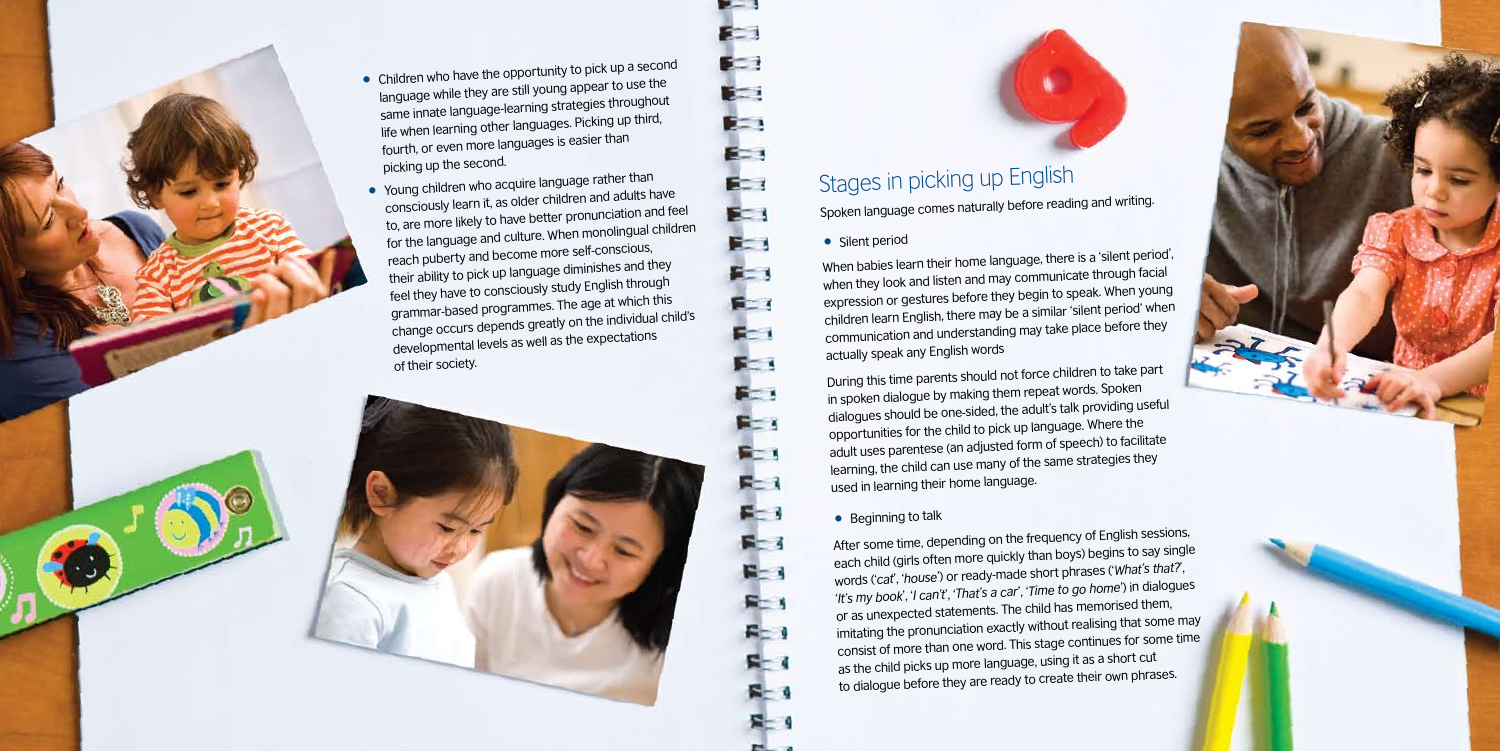Children should not be told they have made a mistake because any correction immediately demotivates. Mistakes may be part of the process of working out the grammar rules of English or they may be a fault in pronunciation. '*I goed*' soon becomes ' *went*' if the child hears the adult repeat back ' *yes, you went*'; or if the adult hears '*zee bus*' and repeats back ' *the bus*'. As in learning their home language, if children have an opportunity to hear the adult repeat the same piece of language correctly, they will self-correct in their own time.

### Gender differences

Boys' brains develop differently from girls' and this affects how boys pick up language and use it. Sometimes mixed classes make little provision for boys, who may be overshadowed by girls' natural ability to use language. If young boys are to reach their potential, they need some different language experiences with girls and their achievements should not be compared with those of girls.





• Building up English language

Gradually children build up phrases consisting of a single memorised word to which they add words from their vocabulary ('*a dog*', '*a brown dog*', 'a *brown and black dog'* ) or a single memorised language to which they add their own input ('*That's my chair*.' '*Time to play*'). Depending on the frequency of exposure to English and the quality of the experience, children gradually begin to create whole sentences.

#### Understanding

Understanding is always greater than speaking and young children's ability to comprehend should not be underestimated, as they are used to understanding their home language from a variety of context clues. Though they may not understand everything they hear in their home language, children grasp the gist – that is they understand a few important words and decipher the rest using different clues to interpret the meaning. With encouragement they soon transfer their 'gist' understanding skills to interpret meaning in English.

#### Frustration

After the initial novelty of English sessions, some young children, especially boys, become frustrated by their inability to express their thoughts in English. Others want to speak quickly in English as they can in their home language. Frustration can often be overcome by providing children with 'performance' pieces like '*I can count to 12 in English*' or very simple rhymes, which consist of ready-made phrases.

### **Mistakes**

**F-1** 

 $F = 1$ 

 $F = 1$ 

E= 3

**EL 1** 

**E** 

E= 1

 $F - 1$ 

后二 1

**FL 1** 

 $F - 1$ 

F - 1

 $F - 3$ 

 $F = 3$ 

 $F - 3$ 

5-1

 $F-1$ 

 $F-3$ 

 $F - 1$ 

 $F = 7$ 

 $F - 1$ 

 $F - 1$ 

 $F-1$ 

 $F - 3$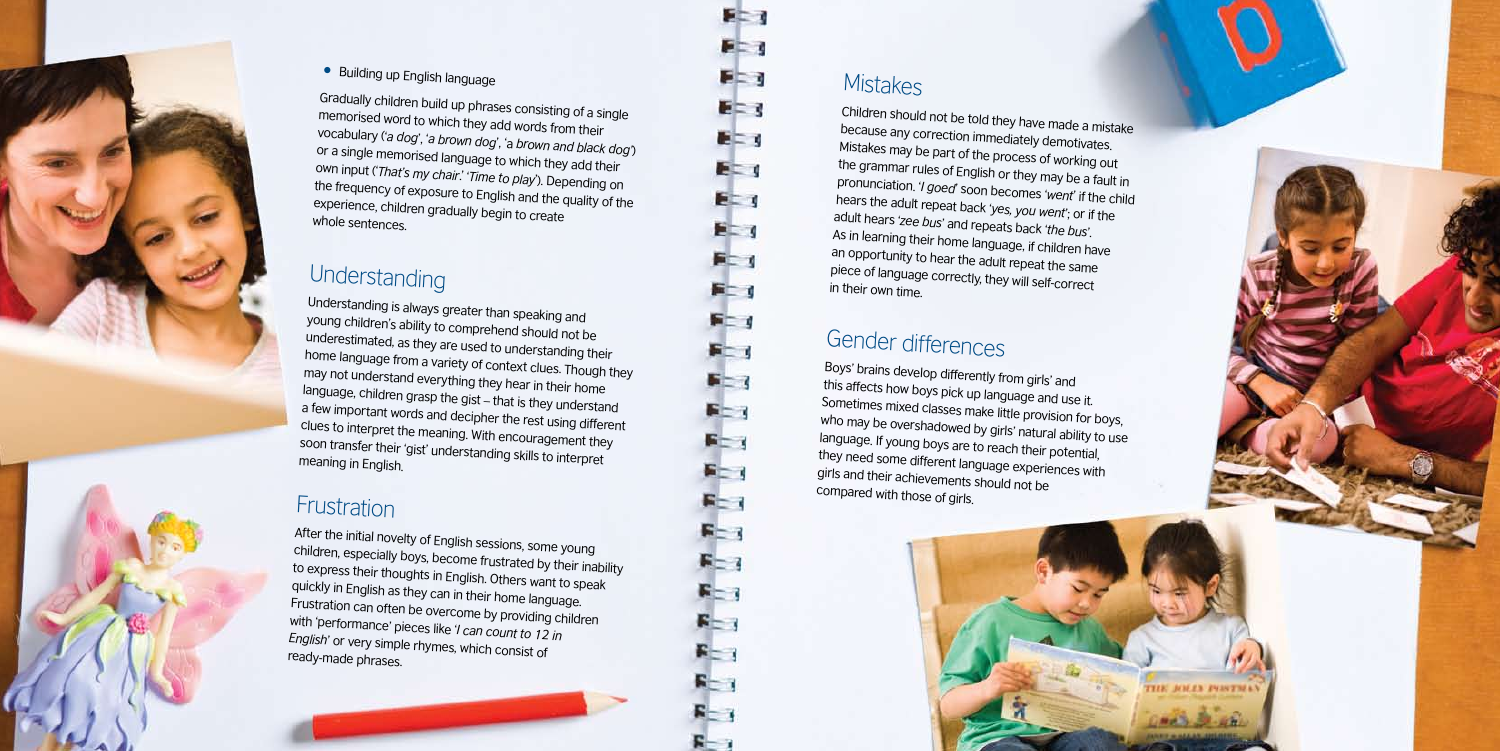

#### Language-learning environments

Young children find it is more difficult to pick up English if they are not provided with the right type of experiences, accompanied by adult support using 'parentese' techniques.

 $F = 1$ 

 $F<sub>1</sub>$ 

 $\mathbf{r} = \mathbf{0}$ 

 $F - 1$ 

 $F = 0$ 

 $F - 1$ 

 $R + 1$ 

长

- Young children need to feel secure an<sup>d</sup> know that there is some obvious reason for using English.
- Activities need to be linked to some interesting everyday activity about which they already know, e.g. sharing an English picture book, saying a rhyme in English, having an 'English' snack.
- Activities are accompanied by adult language giving a running commentary about what is going on and dialogues using adjusted parentese language.
- English sessions are fun and interesting, concentrating on concepts children have already understood in their home language. In this way children are not learning two things, a new concept as well as new language, but merely learning the English to talk about something they already know.
- Activities are backed up by specific objects, where possible, as this helps understanding and increases general interest.

#### Reading

Children who can already read in their home language generally want to find out how to rea<sup>d</sup> in English. They already know how to decode words in their home language to get meaning from text and, if not helped to decode in English, may transfer their home language-decoding techniques and end up reading English with the home language accent.

Before they can decode English, young children need to know the 26 alphabet letter names an<sup>d</sup> sounds. As English has 26 letters but on average 44 sounds (in standard English), introducing the remaining sounds is better left until children have more experience in using language and reading.

Beginning reading in English goes easily if young children already know the language they are trying to read. Many children work out by themselves how to read in English if they have shared picture books with adults or learned rhymes, as they are likely to have memorised the language. Reading what they know by heart is an important step in learning to read as it gives children opportunities to work out how to decode simple words by themselves, Once children have built up a bank of words they can read, they feel confident and are then ready for a more structured approach.

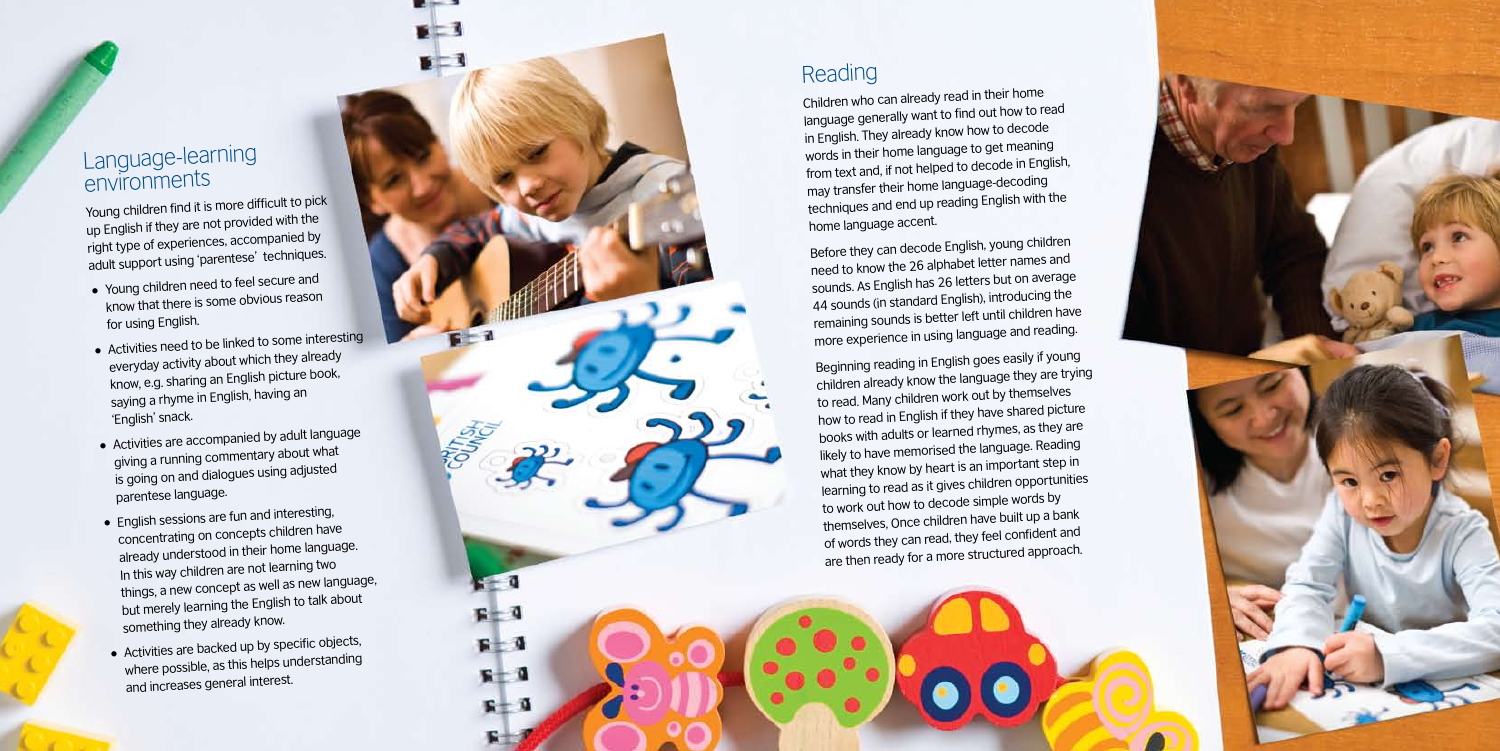### Parental support

Children need to feel that they are making progress. They need continual encouragement as well as praise for good performance, as any success motivates. Parents are in an ideal position to motivate and so help their children learn, even if they have only<br>basic English themselves and are learn, even if they have only<br>young children. basic English themselves and are learning alongside their

By sharing, parents can not only bring their child's English language and activities into family life, but can also influence their<br>young children's attitudes to language learning and other cultures.<br>It is now generally accepted that most lifelong attitudes are<br>formed by the age of young children's attitudes to language learning and other cultures. It is now generally accepted that most lifelong and other continuence formed by the age of eight or nine. To find out more, visit www.britishcouncil.org/parents